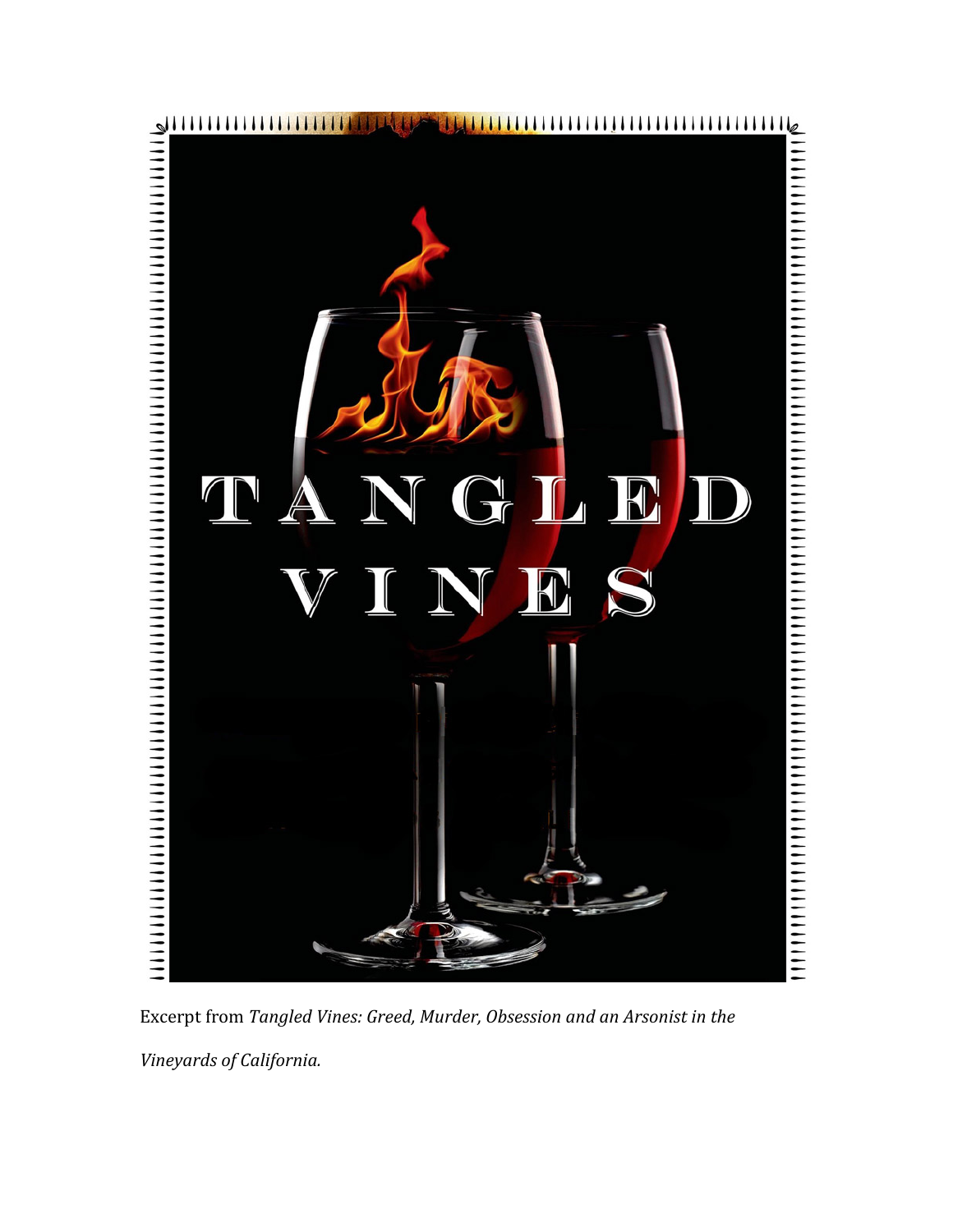## Prologue

## A Fire is Set

The 300-pound man walked slowly up the steps to the mezzanine area of the cavernous wine warehouse, pausing to rest on a cane when his breath grew short. It was a warm fall afternoon in October 2005, right in the middle of the grape harvest, and the black sweatpants and t-shirt that were the man's signature look clung damply to his heavy frame.

As he hobbled down the hallway leading to his storage locker, the man could look down onto the main floor of Wines Central, which was packed with millions of bottles of California's finest wines. Pallets stacked forty feet high stretched the length of two football fields, with wine as varied as that from Beaulieu Vineyards, one of state's oldest wineries, to cases from boutique wineries like the one owned by the Italian racecar driver Mario Andretti.

The man, however, did not pause to consider the vast array of wine below him. He was in a hurry. And he was angry. He regarded this enormous warehouse in Vallejo, fifteen miles south of Napa, to be his domain. But he was soon to be an outcast.

The man stopped in front of Bay 14, a 2,500-square foot area he had been renting for the previous eighteen months. The space had once been filled with wines from the great chateaux of Burgundy and Bordeaux, as well as from the cult wineries of California like Sine Qua Non and Harlan Estate. But now it was almost empty. Wooden pallets perched haphazardly on the floor. Cardboard boxes and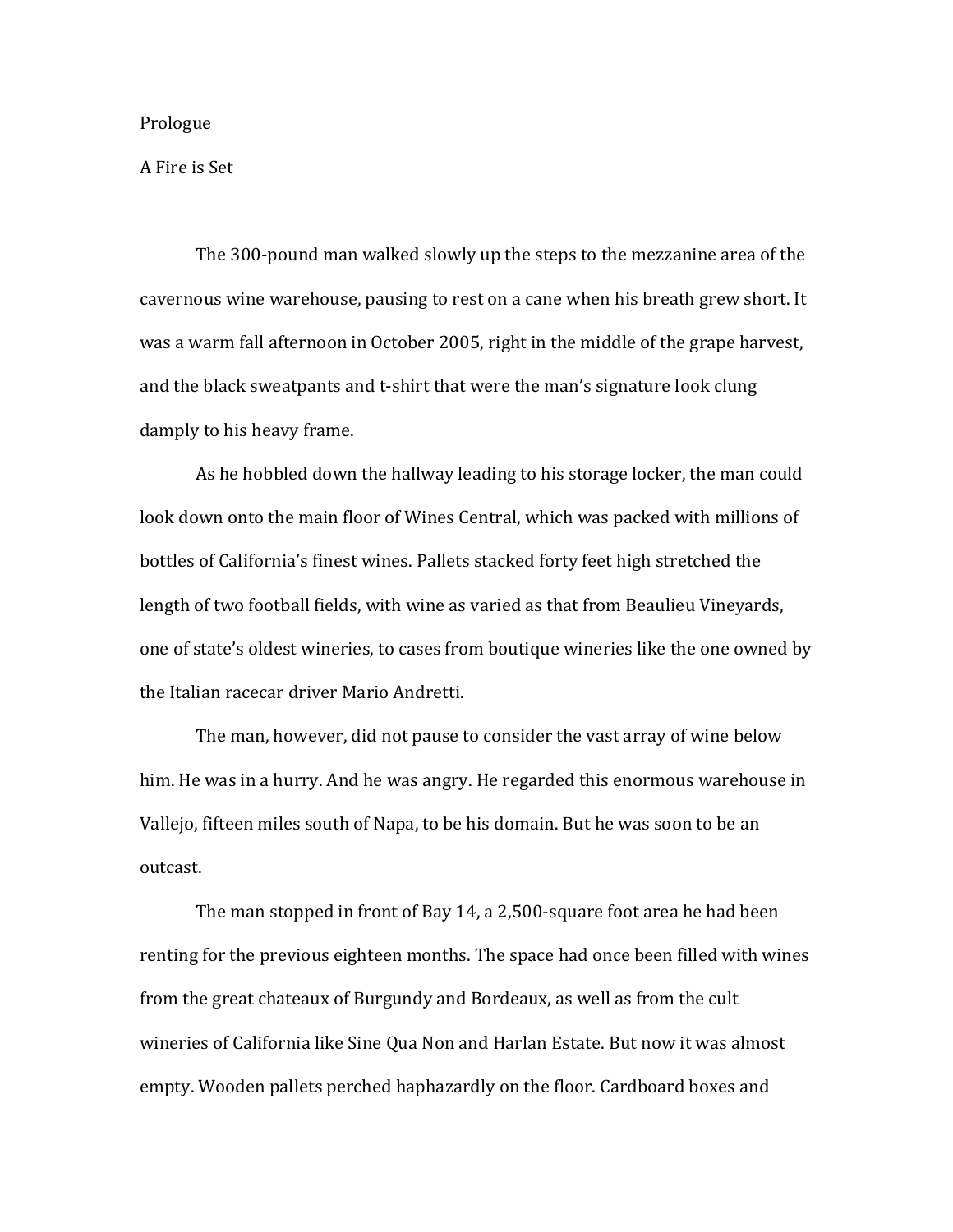Styrofoam inserts leaned against a chain link fence. Just 4,700 bottles, seven pallets of shrink-wrapped wine, remained, a bitter reminder of how the man's business had fallen apart during the previous year. While he had once been sought out for his knowledge of wine, asked to join boards and commissions, and invited to Bacchanalian feasts around the world featuring gourmet food and rare vintages, the man was now a pariah, ignored by his longtime friends and under investigation by police.

The mezzanine was quiet, the sound dampened by the three-foot-thick concrete walls that had been constructed to hold Navy torpedoes. The man wiped his sweaty brow and took a final look around. The area was empty. He unlocked the gate into his storage area and went inside. There was no one to see him reach into his canvas bag and bring out a plastic bucket filled with gasoline-soaked rags. He removed a propane torch and pulled its trigger, which sent a small flame surging from the brass tip. The man held the torch against a piece of cloth until a flame took hold.

As the man clamored down the stairs towards the warehouse's exit, the flame flickered, and then flickered some more, before it leapt up and caught on a nearby pile of cardboard. The tongues of fire grew as they gobbled up the wooden crates and Styrofoam nearby. Within a few minutes, the fire had spread up to the ceiling.

At 3:34 pm, about nineteen minutes after the man had rushed out of the warehouse, walking faster than any of those inside had ever seen, fire alarms started to blare. The lights flashed. A piercing alarm went off. The warehouse manager and three workers ran to the front door and struggled to get out. Then an enormous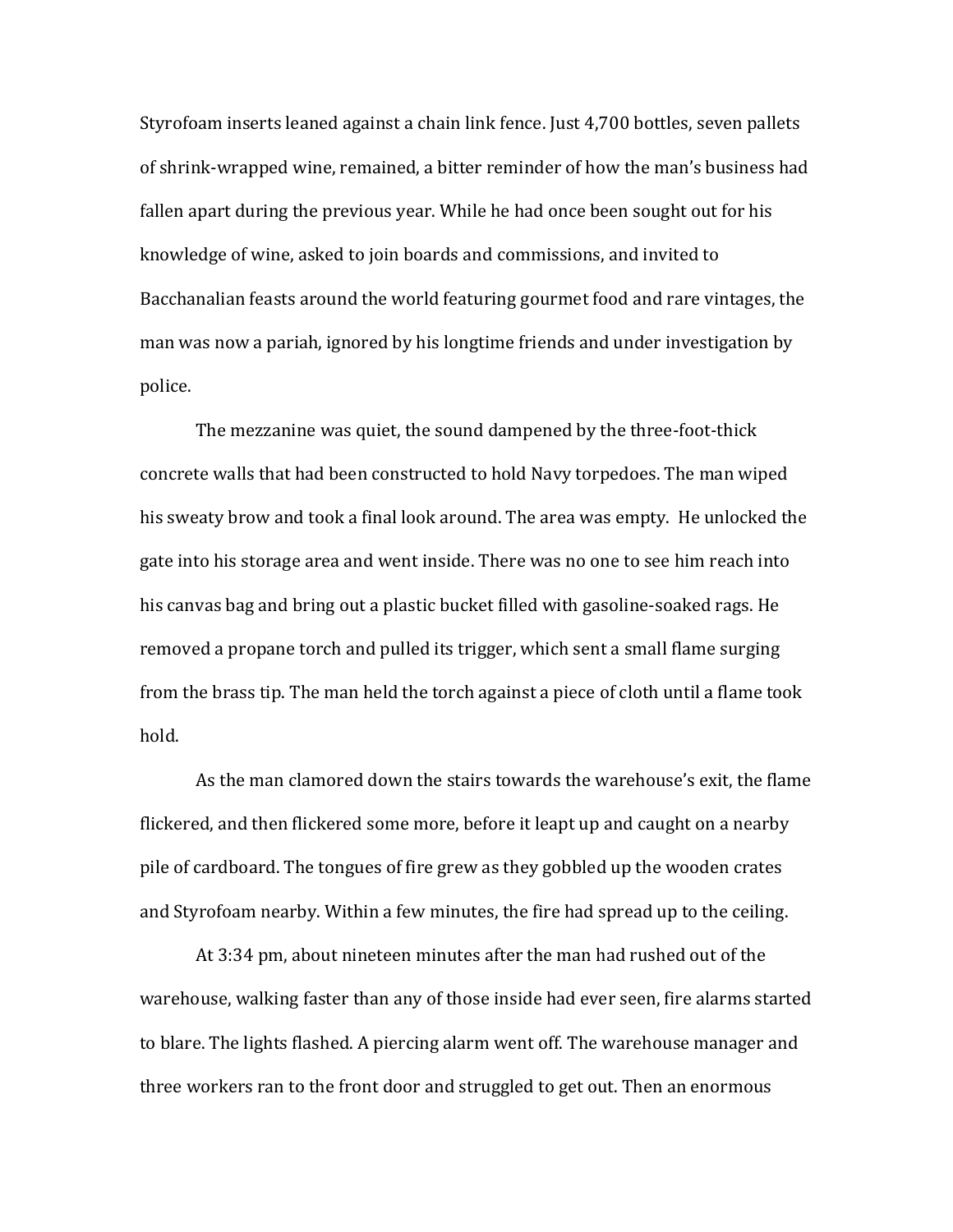explosion rocketed the building, shattering thousands of windows. A railway portal toppled. The sudden rush of oxygen created a fireball that consumed everything it touched, scorching shrink-wrapped pallets of wine that fell upon one another like rows of dominos. Glass bottles shattered everywhere.

The firefighters from Vallejo who rushed to the scene would later comment that there was so much black smoke it looked as if a 747 airliner had crashed. For eight hours they fought the blaze, bringing in companies from around the San Francisco Bay Area as the fire grew larger. By the time the flames were out, the warehouse was a smoky, soggy mess. More than four and a half million bottles of premium wine stored inside, worth more than a quarter billion dollars on the retail market, were now worthless. It was the greatest crime involving wine in history.

Mark Anderson - the man in black - was nowhere to be found.

## Introduction

Mark Anderson was wearing prison orange, not black, when I looked at him through the glass of the jail's visiting room window. Under the glare of a harsh fluorescent light, his skin was sallow and his once luxurious blond ponytail had turned an undistinguished gray. Anderson was sitting down so I couldn't see his enormous girth, but the jowls around his face hinted at his size. Anderson's manner was mild, and his face almost cherubic, but, as I would soon learn, that openness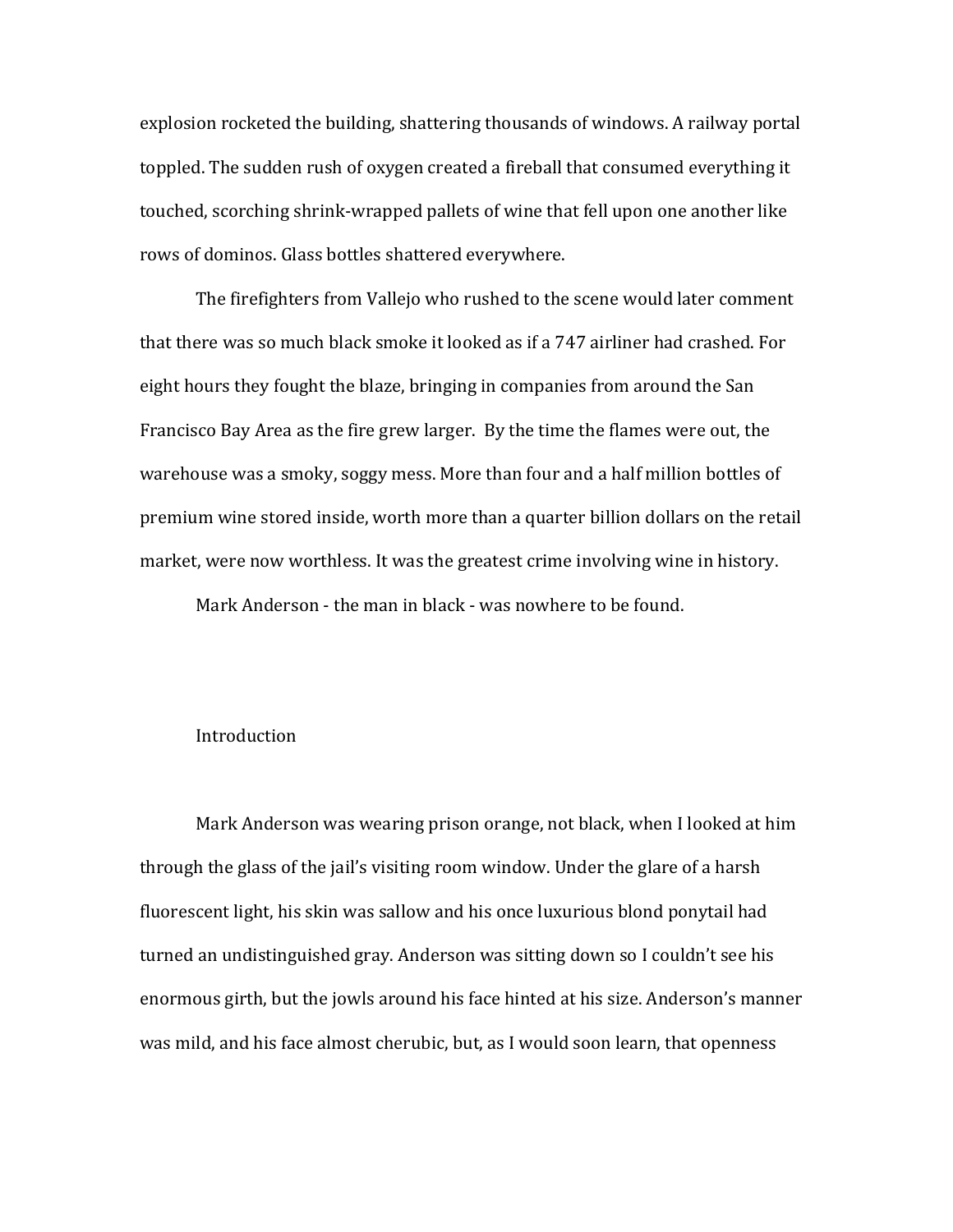was deceptive: he didn't care anything for others. He was the kind of man who thought and talked only about himself.

Anderson had asked me to the Sacramento County Jail to prove his innocence. He had been accused of a heinous crime, one that cost the California economy hundreds of millions of dollars. There was plenty of evidence to suggest he was guilty, but Anderson had been spinning tales about his life for so long he never knew when to stop. Maybe this reporter would believe his version of events, would take the clues he hinted at and go out and uncover the government conspiracy he was sure was after him.

We only had twenty minutes to talk. I didn't have either pen or paper, as I had been ordered to leave my purse in a locker after I had shown my driver's license to a sheriff's deputy ensconced behind bulletproof glass. I then joined a long line of women and their children, mostly Mexican or Black, who were waiting to see their loved ones too poor to make bail.

How do you cram months' worth of questions into a few minutes? How do you steer a man you have never met into a conversation about what might have motivated his crime when he has no intention of admitting anything? Even though  $I$ had spent years writing about gruesome murders, cheating husbands, and shady politicians, when I sat across from Mark Anderson I found I couldn't pounce with the hard questions when I needed to. I didn't have any true killer instinct, it turned out.

Instead, Mark and I had a conversation that wouldn't have been out of place around a nice dinner and a glass of wine. Of course, it being Mark, who fancied himself a wine connoisseur, it would have to be an old Bordeaux or hard to find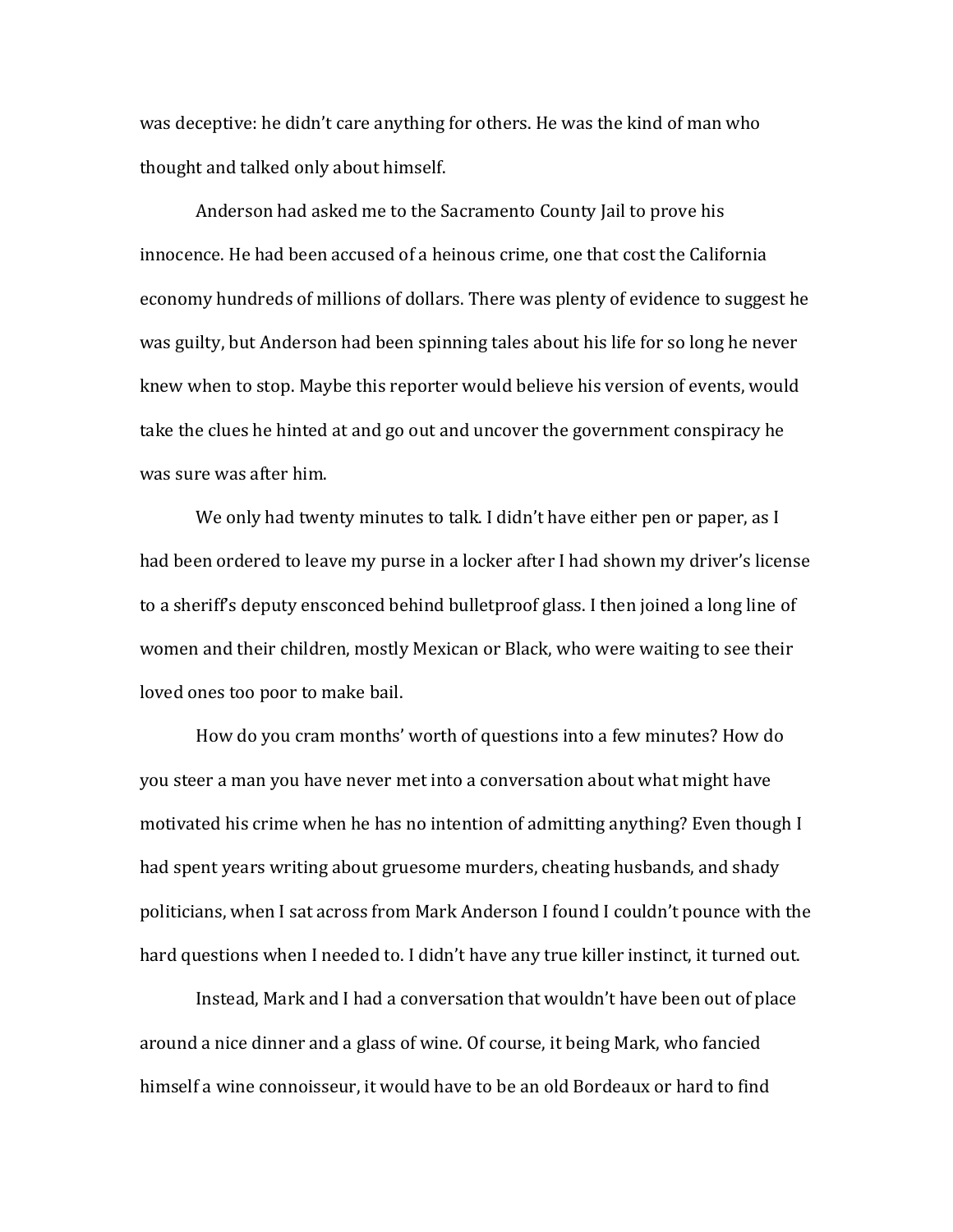Burgundy. I inquired about his living conditions. He described them in detail. I asked about his health. He went on to explain his various physical ailments. He had a back so contorted he spent many hours of each day lying on the ground. He was recovering from prostate cancer. He had sleep apnea. According to him, the jail was a pit, "akin to a prison ship in the 1600s." (A reference, it seemed, designed to impress me with his erudition). From there our conversation meandered to his travels in France, the incompetence of his lawyer, and how I really should track down this particular lead. His role in the crime barely came up.

Mark Anderson wasn't the only person lying. I had gone to him under the pretense of objectivity, a reporter interested in better understanding why he had set such a destructive fire. That was cover enough for me to write an article.

But I obscured my personal motivations, the real reason I wanted him to confess. Yes, I was after a story, like most reporters. But I was also there for myself, to understand a chapter from my family's past, rather than for any scoop I might have scored.

The fire in the Wines Central warehouse in October 2005 had destroyed 175 bottles of Port and Angelica wine my great-great grandfather had made in 1875. The wine had come from a vineyard forty miles east of Los Angeles, in Rancho Cucamonga, from grapes that had been planted as early as 1839. California was part of Mexico then and the area around Los Angeles, not Napa and Sonoma, produced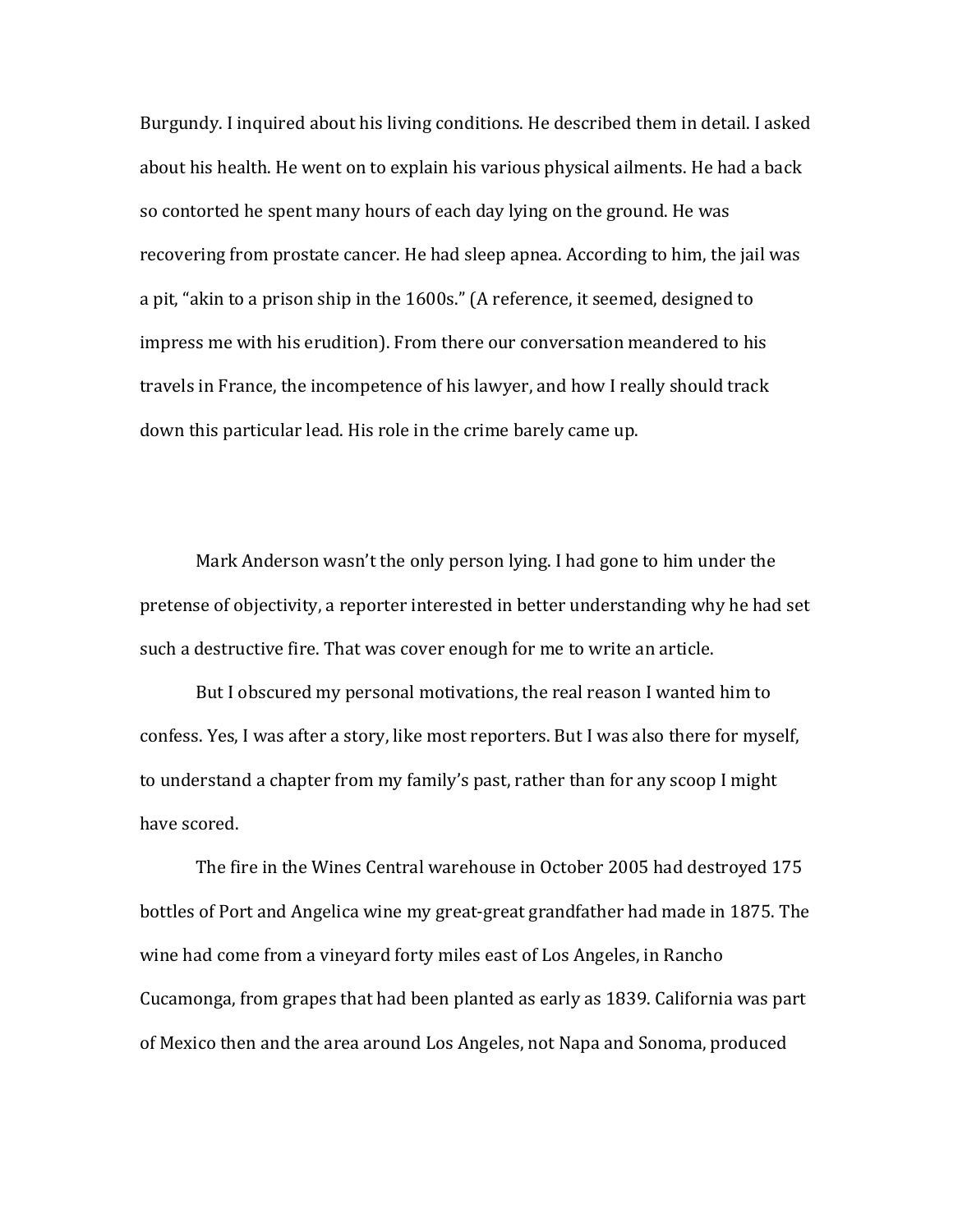the bulk of the state's wine. The Cucamonga Vineyard was widely lauded as producing some of the best wine in California.

Numerous wooden boxes of the wine had been handed down through the generations. I hadn't owned the particular bottles that were destroyed in the fire, although I had a few at my home in Berkeley. Another branch of the family had inherited most of the wine and a cousin had sent the bottles to a winemaker friend in St. Helena for assessment. He had kept the boxes of wine in his caves tunneled into the Mayacamas Mountains for months, but got worried that the humidity would ruin the labels. So when he moved his own wine cases to the Wines Central warehouse, he moved her historic wine as well. He had been convinced that there was no safer place for the wine than the old Navy bunker with its thick, earthquakeproof walls.

That must have been one agonizing phone call to make, the one to my cousin, telling her that all her wine had been destroyed.

To me, the loss of the wine felt like the severing of my past, something I had been trying to grab onto for as long as I could remember. I came from a pioneer California family, but had been ripped from its embrace after my parents' divorce when I was two. In hindsight, I spent much of my life chasing after the security I imagined an intact home would have provided; when the wine burned I felt like one more link to my father, who had died when I was 16, and his side of the family had disappeared. 

It's not that I didn't seek ways to dig deeper into my roots. I researched the life of the man who made the wine, my great-great-grandfather Isaias W. Hellman,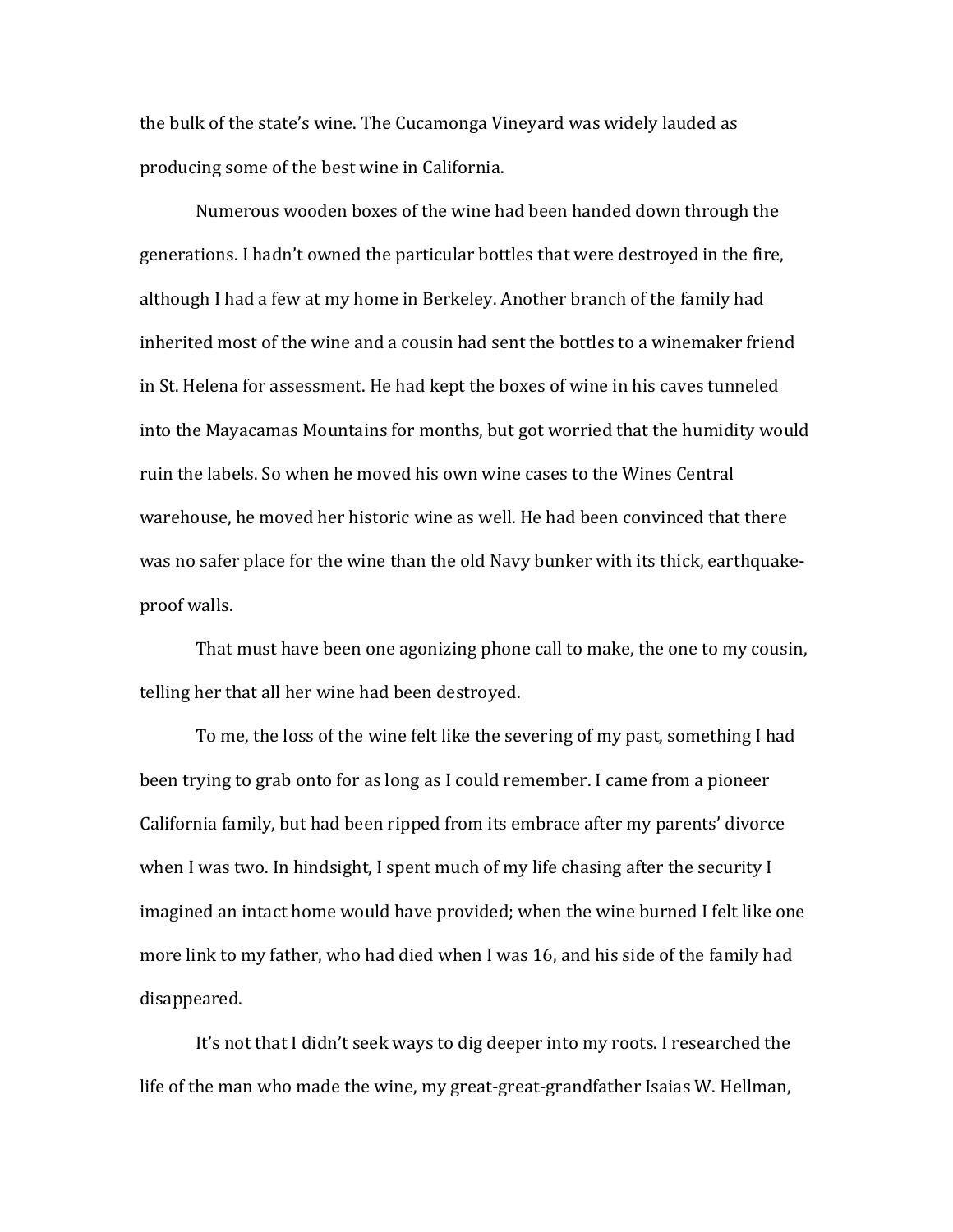and published a book in 2008 about his rise to prominence. He had been a poor Jewish immigrant when he immigrated to Los Angeles in 1859 and had eventually become a successful banker and financier, even assuming control of Wells Fargo Bank. My research meant that I became the family historian and genealogy expert, the one everyone called to figure out how we were related to this person or that.

The loss of the wine prompted me to think harder about what it had taken to make wine in the  $19<sup>th</sup>$  century when there were no stainless steel tanks or packaged native veasts or Facebook to connect with customers. Where was Rancho Cucamonga, the place the wine was produced, anyway?

I started to do research and found that the Franciscan fathers, the men who trekked north from Mexico to start the mission system, were the first to produce wine in California. They essentially enslaved the Native Americans to plant the vines, pick the fruit, and then stomp the grapes suspended in cowhides. The *Californios*, the native-born Mexicans of the state, as well as the earliest American settlers, were no kinder to the Indians.

The wine in California was not particularly good in the 19<sup>th</sup> century. It was made with Mission grapes, brought here in 1778. The wine was a deep red, but was low in acidity, making it taste flat and dull. It was livened up with sugar and brandy and on occasion, more ominous adulterants.

Making wine back in California in the 19<sup>th</sup> century was a fool's errand, an easy way to lose money fast. Yet believers had stuck with it and carved out a respectable industry despite the boom and bust cycles that seemed to hit every decade. But winemaking also brought out men's avarice and search for power. In the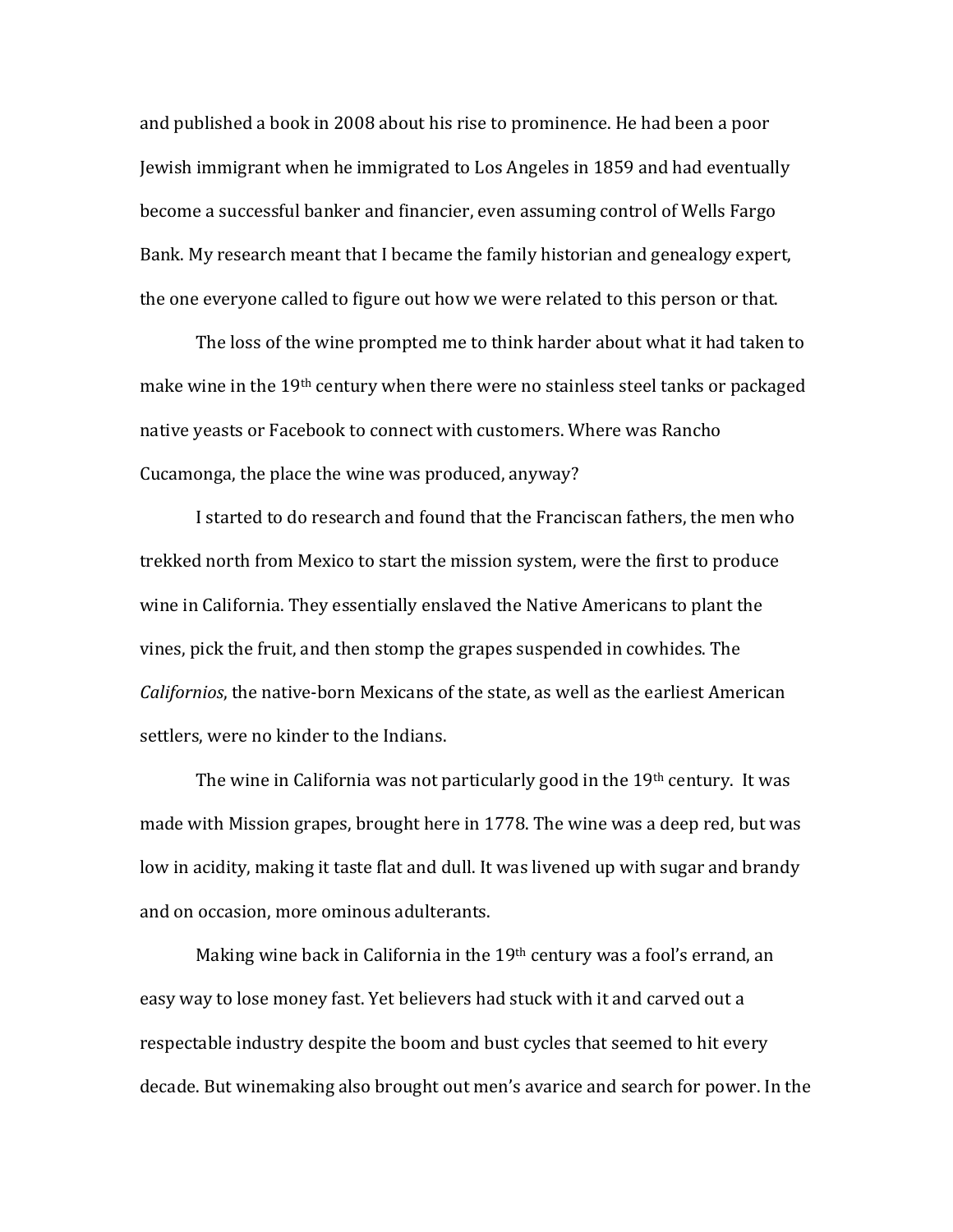late  $1880s$  and  $1890s$ , a group of men, including my ancestor, had created the California Wine Association, a long-forgotten monopoly that bullied small wineries into submission. The company eventually controlled more than 80 percent of the wine production in California and constructed the largest winery in the world on the edge of San Francisco Bay. Prohibition put it out of business. It took decades to rebuild American interest in wine and create one of the largest wine economies in the world, worth an estimated \$23.1 billion in 2013.

What, I began to wonder, drove this passion? What kind of determination did it take to make something wonderful from a bunch of grapes? Why were people so passionate about something that was, at the end of the day, one liquid among millions? Why did they go to great lengths to chase down rare bottles or push their way onto the waiting lists of cult wineries? Was it the search for prestige, for status? There was no shortage of Japanese corporate titans and Silicon Valley entrepreneurs who reinvented themselves as country vintners, spending millions on prime Napa Valley real estate and the best vineyard managers and winemakers they could afford. What prompted them?

I found myself on a quest of sorts, one to comprehend why someone would knowingly ruin that much wine, and to better understand the drive it took to make a good bottle of wine. I realized that the journey those particular 1875 bottles had taken was a microcosm of the history of wine in California, and began to think that if I really understood what went into the making of that wine – the history of the land, the stories of the men and women who owned the vineyard, and those who worked to ensure that California wine culture flourished - I would know more about what I